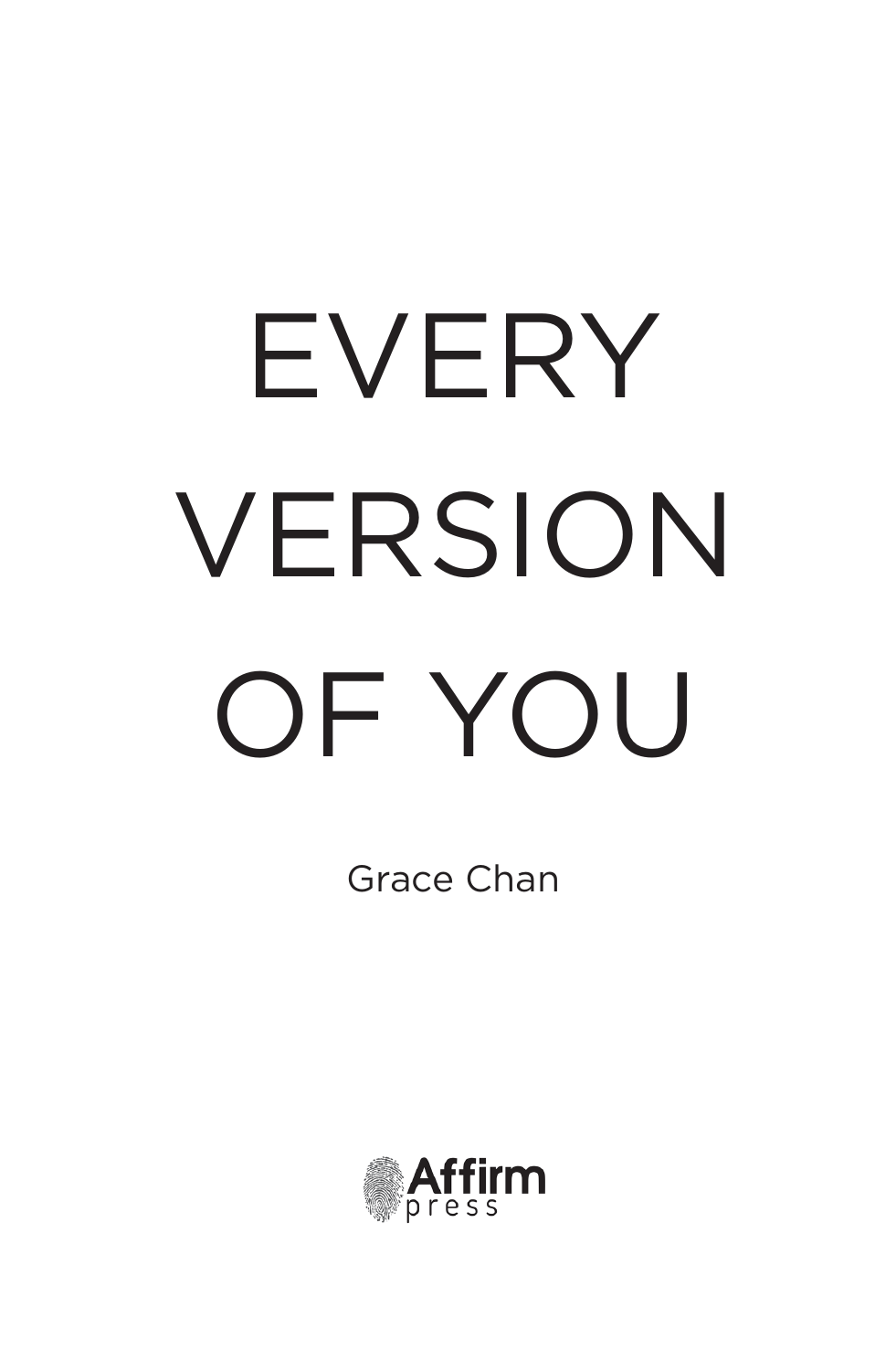## **Part I**

## The Crumbling World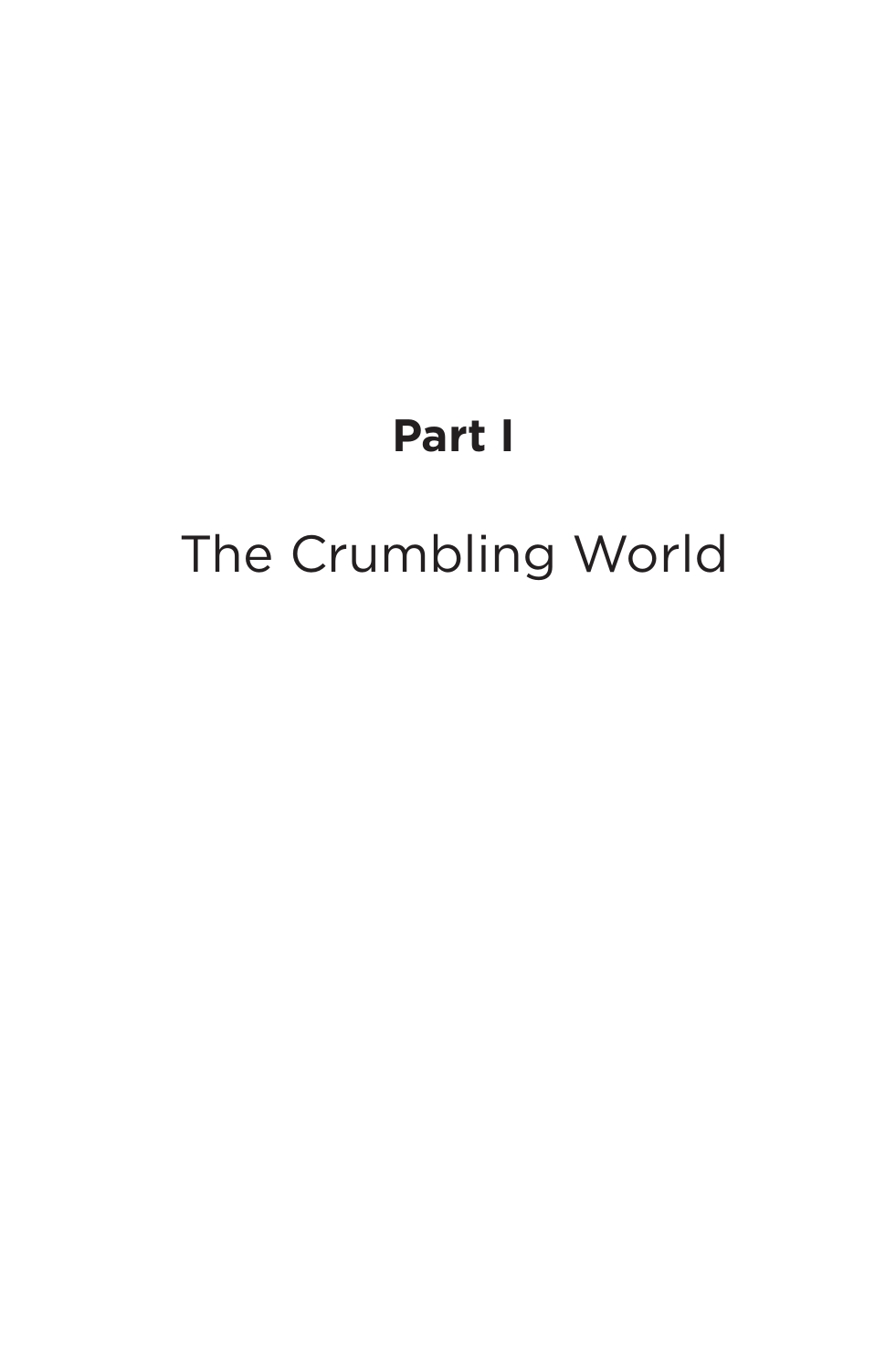1

The sky's all wrong tonight. Oversaturated blue, it pixelates at the horizon into streaky seawater, and is hole-punched by the sun sinking towards its bloated reflection. The tide beats against the shore. *One, two, three* up the sand. *One, two, three, four* – leaving a sine wave of foam.

Tao-Yi sits with her legs folded beneath her, rotating a nearly empty beer bottle in her hands. Long shadows drip from the sandstone formations around her. In this tucked-away cove, shielded by ruddy cliffs, she can't see the others, but she can hear them laughing and shouting as they gather driftwood for a bonfire.

She has let Navin drag her here, a little out of obligation, but mostly out of habit. It's just what happens every New Year's Eve – Zach throws a party. It would feel wrong to miss it.

The bottle stays ice-cold against her palms, impervious to her body heat. She lifts the rim to her lips. The last gulp slices down her throat. The ocean ruffles like a silk skirt in a breeze, creased and opaque. She waits for the gust to roll into shore, to lift tendrils of hair from her neck, but it never comes – the air in Gaia is as stale as a subway tunnel.

A rustle of sand grass heralds Navin's approach. He's almost a stranger – tall and lean in his short-sleeved shirt and khaki pants, black fringe falling choppily across his brow, a vulnerable smile. He holds out another bottle of beer.

'It tastes like shit,' she says, shaking her head.

'It's better than last year's.'

She manages a smile, thinking of Zach's experimental brew.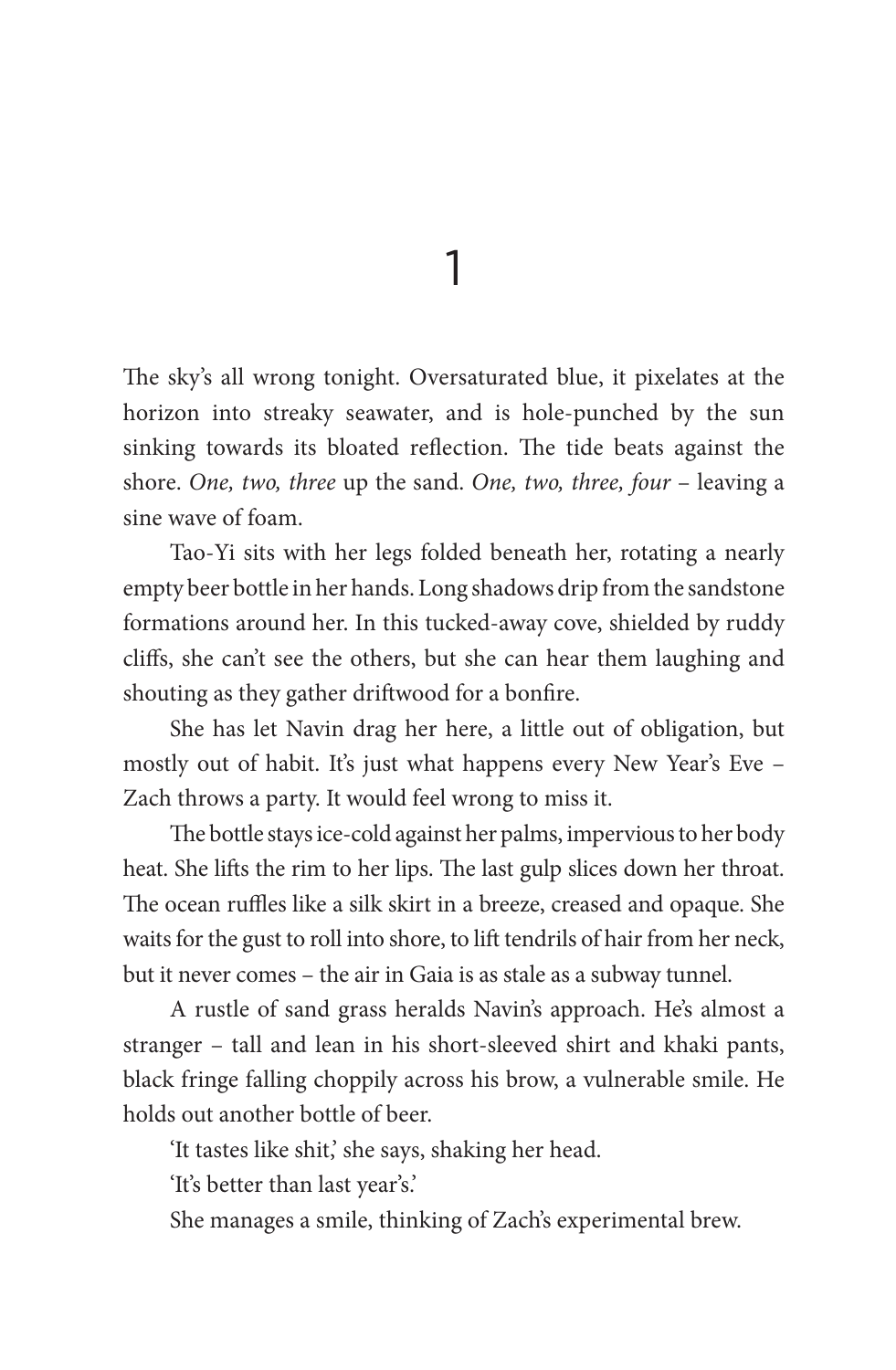'Come back,' he insists, touching his fingers to her hairline. 'Help us start the fire.'

Tao-Yi lets him pull her to her feet. She follows him out of the cove, skirting a cluster of boulders, and back along the shore. His shirt hangs loose on his frame, catching the bottom corners of his shoulder blades. She wants to touch those out-turned brackets, to assure herself of their realness.

Between the dunes and the sea, the others have filled a shallow pit with driftwood. There are a dozen or so capstone-educated twenty-somethings like herself and Navin, all sharp glances and witty repartee. Gen Virtual. They're the lucky generation – born into motion, soaked with potential, cresting a wave of change.

Zach moves through the group easily, the others drawn to him like mosquitoes to shallow water. In an orange T-shirt and a kneelength sarong, he looks especially boyish. He leans over the driftwood, a lit match extended like a conductor's baton between long brown fingers. The others whoop as flames blossom. There are no second attempts, if you follow the formula.

Tao-Yi summons her live interface. In the corner of her vision, a countdown glimmers neon: *9:00pm, 31 December 2087. 3 hours to go!* A steady scroll of status updates overlays the beach scenery. Mostly snips, four-second video fragments dissolving as soon as she absorbs them into her attention: friends dancing at open-air concerts, go-karting under electronic fireworks, clinking stim shots to a backdrop of pounding beats.

Evelyn is walking over to her. Tao-Yi wills away the countdown and the snips. Tonight, her petite friend looks a little different. Although she's wearing a pastel dress from her typical wardrobe, her dark brown hair is arranged in braids and her cheeks are decorated with gothic decals. It's endearing, like a puppy trying to be edgy.

Evelyn bumps her hip against Tao-Yi's. 'Are you flash?'

'I'm fine. Why?'

'You just seem quiet.'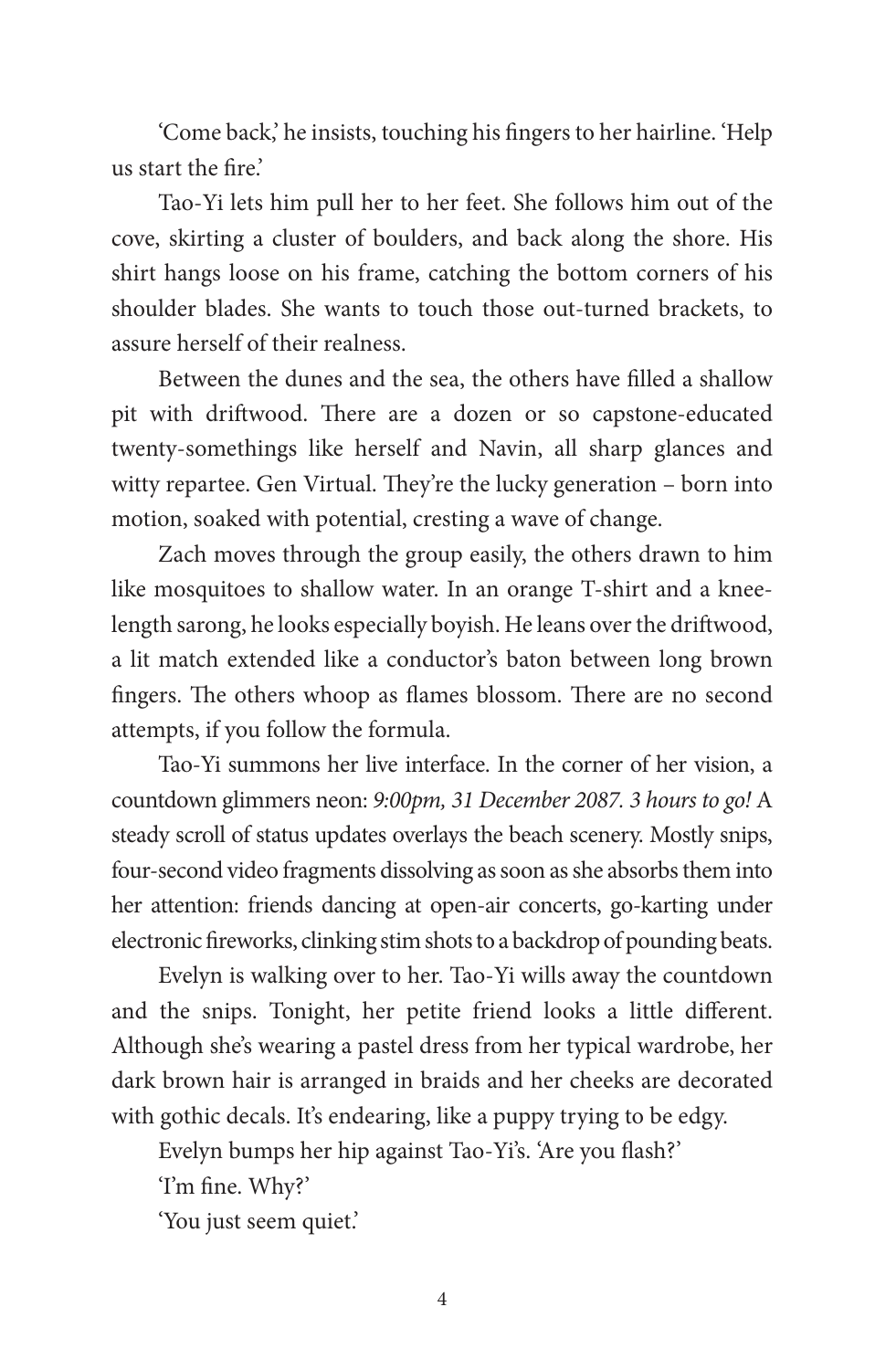Tao-Yi wraps her hands around her elbows, feeling the symmetrical indentations behind the bony joints. 'Yeah, I'm just a bit spent. Busy day at work.'

'Oh yeah. Of course. You're a hot shot *Authenticity* Consultant now.' Evelyn drags the syllables out and chuckles.

The title still sounds weird to Tao-Yi's ears, even though she's been at her job for half a year. She's still getting her head around moving from a marketing gig, manipulating people into buying more stuff, to a place like Tru U, guiding lost souls back towards their true selves.

'People are just obsessed with their avatars. They want to make sure they look as unique as everyone else, you know.'

'Usoo, Tao-Yi, don't pretend to be a cynic. I know you're really a softie underneath,' Evelyn says. 'Give it a few more months, and you'll be spreading feel-good virus like your boss. What's his name again? Andy? Gary?'

'Griffin. Not even close.'

'That's right. You know what he said to me at that party you dragged me to last month? Wide eyes, straight face. *You need to find your path.*'

'Oh, yeah. He spouts that about ten times a day. My brain just filters him out now'

'I told him I use Google Maps. He didn't even crack a smile!'

Tao-Yi laughs. 'He's good at his job, though. Come in for an appointment?'

'No thanks – you lot can stay away from my virtual bits.'

Tao-Yi laughs again and turns towards the fire. Evelyn's gaze wanders to Zach and stays there. The bonfire's glow warms his tanned complexion, illuminating his gleaming black eyes and expressive mouth.

For a while, Tao-Yi watches Evelyn watching him. Then she slips away.

 $\sim$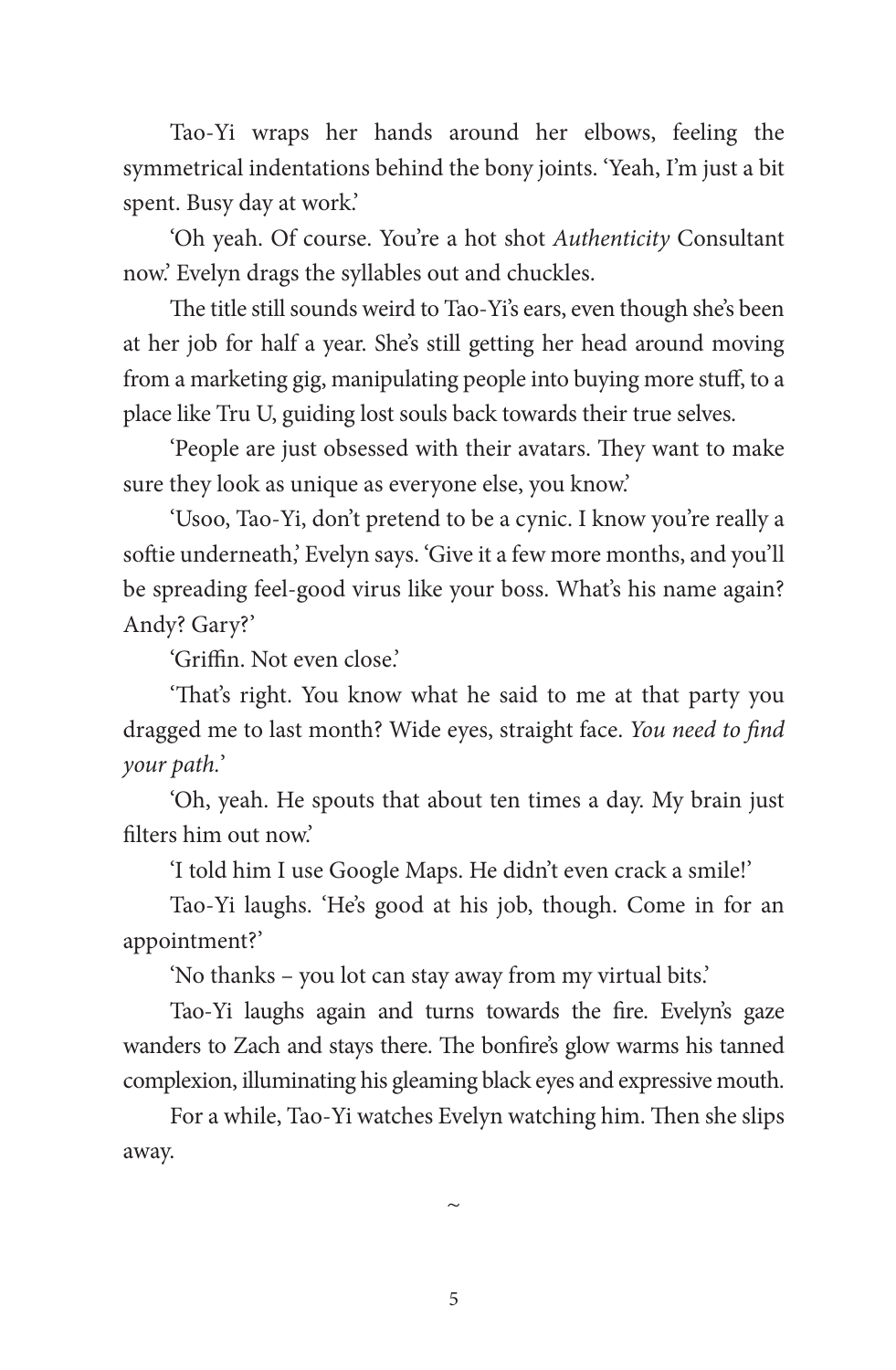About twenty paces from the bonfire, Tao-Yi finds a spot facing the water and sinks down onto the sand. On the horizon, the sun's bleeding magenta into the ocean. A white speck has appeared at the zenith of the sky: the night's first star. Slowly, more stars emerge, sprinkled evenly across the black in no constellations, and then a full moon, snow-white and perfectly round, suddenly there without any clear moment of becoming. She tips her head back, giddy and adrift. She can't remember the last time she saw a real star.

She brings up the virtual interface and opens her address book. Her mother's visage sits at the top of her favourites list: soft and unsmiling mouth, face perpetually angled to one side. Tao-Yi composes a brief message.

*Ma. Happy New Year. I hope you're doing something nice to celebrate?*

She zings it off, and waits for the tick indicating a successful transmission.

Navin sits down next to her, propping his wrists on his knees. 'Trying to run away from the party again?'

Tao-Yi disappears the message – sent, but unopened – and tries to smile at him. The inconstant light plays across his sharp nose and high cheekbones. She feels balanced now, the bonfire warming her on one side, Navin's shoulder holding her on the other.

'Just needed some downtime, my cyborg.'

'Want another drink?'

'Sure. Anything but beer.'

He unfolds and goes to the box next to the bonfire, which is stocked with drinks and mochi and ice cream. Someone has started a projection of a football match; Navin is pulled into the hubbub. The others are heckling Zach for placing a bad bet. When the banter intensifies, Evelyn loops her arm around Zach's neck and whispers something in his ear. His head tips back in laughter, his collarlength hair mingling with hers. They break away from the group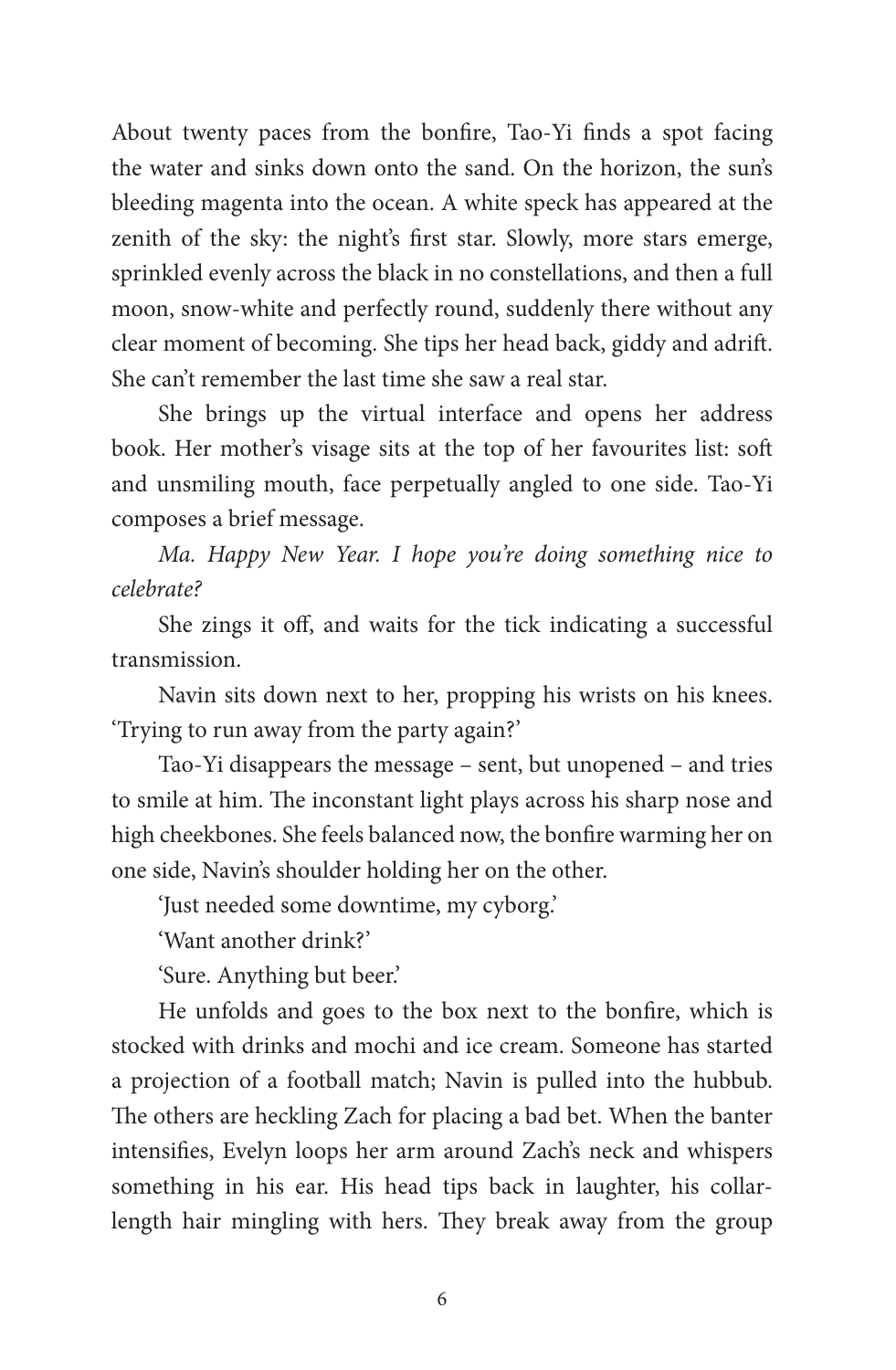and race down to the ocean, catching the moonlight like twin sails, disappearing into a spray of water.

The sand is liquid against the soles of Tao-Yi's feet. She wriggles her fingers into it, grabs a silky handful, holds it to her nose. She smells nothing, or maybe talcum powder. Somewhere in the pit of her memory, she knows of beaches soggy with saltwater and bird shit, gritty with broken shells, where sulphur and iodine fumes rise pungent from mounds of rotting seaweed.

Navin returns with two cans of mixed whisky.

'It's almost midnight,' he says. 'That was fast.'

'The night, or the year?'

'Both.' He sits back down and clinks his can against hers. 'What's wrong?'

Tao-Yi can't quite meet his earnest gaze. 'Nothing.'

'You used to love the beach.'

'This isn't the beach.'

Navin's lips flatten into an em dash.

'Sorry,' she adds.

'You'd rather to go to a plastic-littered dump and splash around in acid water?'

Tao-Yi pops the tab of her can. The surf roars inside her eardrums, like a bad soundtrack played distorted and fuzzy and out of sync. Everything heaves down on her: the rhythmic tide, the silky sand, the perfect bonfire, the sky dusted with stars like half-carat diamonds.

She takes a sip of whisky and nearly gags at the sourness.

Nausea surges from her belly. She sets down the can and lurches to her feet. Navin says something, but she doesn't hear it. She stumbles away.

Tiny leaves scratch her bare legs as she stalks along the shore. She weaves between boulders, sinking ankle-deep into powder, swallowed by glorious darkness. Before long, she reaches the secluded cove. Is Navin following her? She pushes on, not looking back.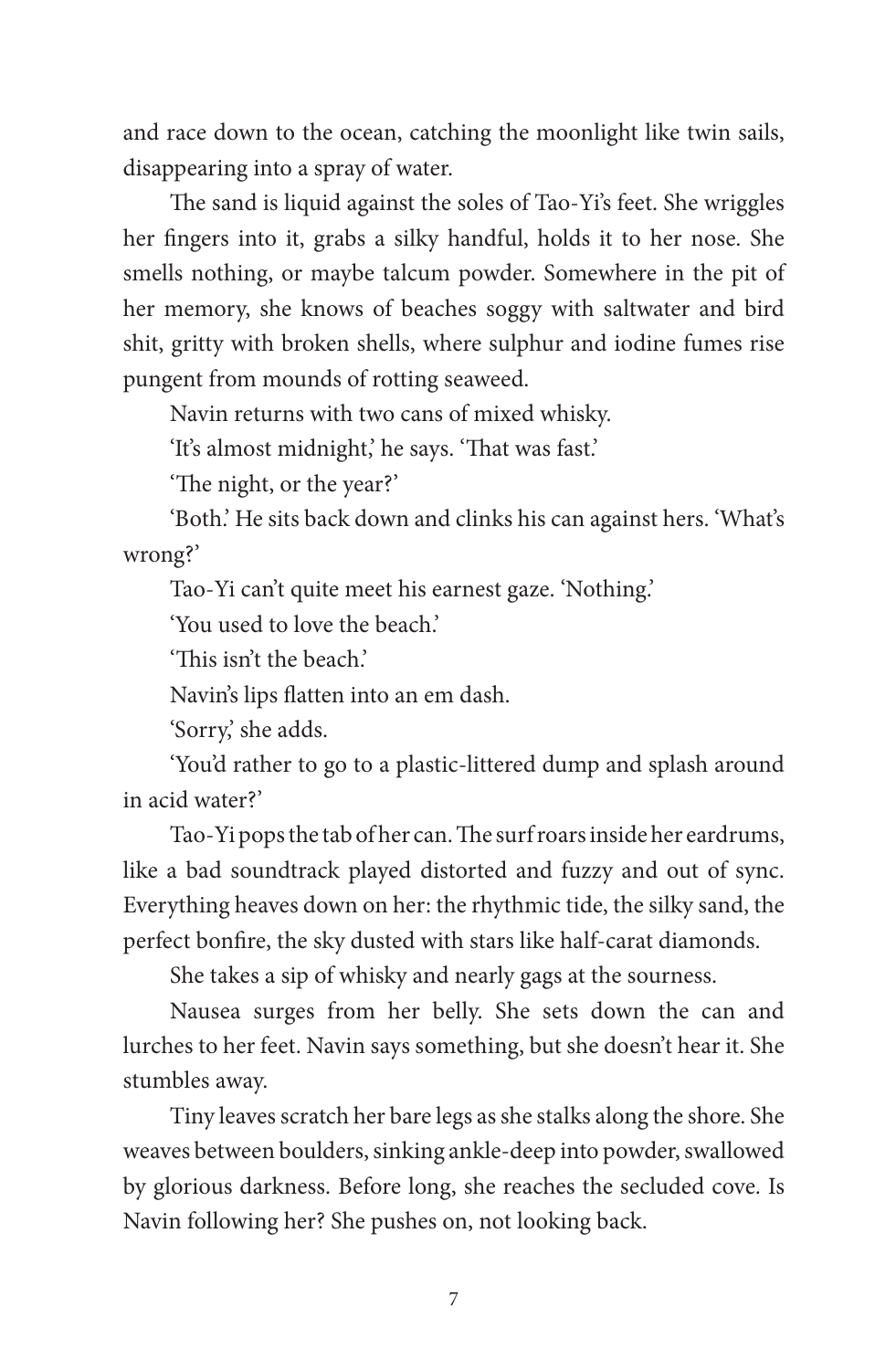Another wave of nausea punches her in the gut. Sometimes there are glitches, but this doesn't feel like a glitch.

Moonlight paints the world in monochrome. Black water laps against grey sand. Before the next surge of nausea can pummel her, she runs into the sea – plunging right in without thinking, the water rapidly taking her, to the knees, to the groin. The initial cold knocks the air out of her lungs. Then, within the space of a few breaths, the shock is gone. The water's embrace is almost warm. The nausea's gone, too.

She strides out further, gasping disjointed breaths, even though that doesn't matter. Nothing matters – not her soaked clothes flapping about her body, not the water clasping her to the neck. The ocean floor leaves her feet. If she goes much further, she'll probably smack into a blank zone.

She manages to swivel around so that she's looking back towards the shore, treading water. The bonfire's a small bauble of orange light. She can just make out the shapes of people capering around the flames. The full moon soars above shadowy cliffs. Further along the coast, there's another bauble. Another bonfire; another New Year's Eve party. She squints. Which one is her party? Has she swum out at a diagonal, perhaps, and spun around, disorientated?

A scream claws at her throat, but she wrestles it down. She can no longer feel her body. Only the weight of the water dragging at her clothes, her hair, reminds her of her contours. After a few shuddering breaths, the panic thins out.

'Gaia,' she thought-speaks. 'Log me out.'

A pleasant voice resonates from all directions. 'Please confirm that you would like to log out of Gaia, Tao-Yi Ling.'

'Confirm log out.'

The moon vanishes. The stars blink out. The cliffs dissolve like pillars of salt. Where water pressed against every inch of her skin,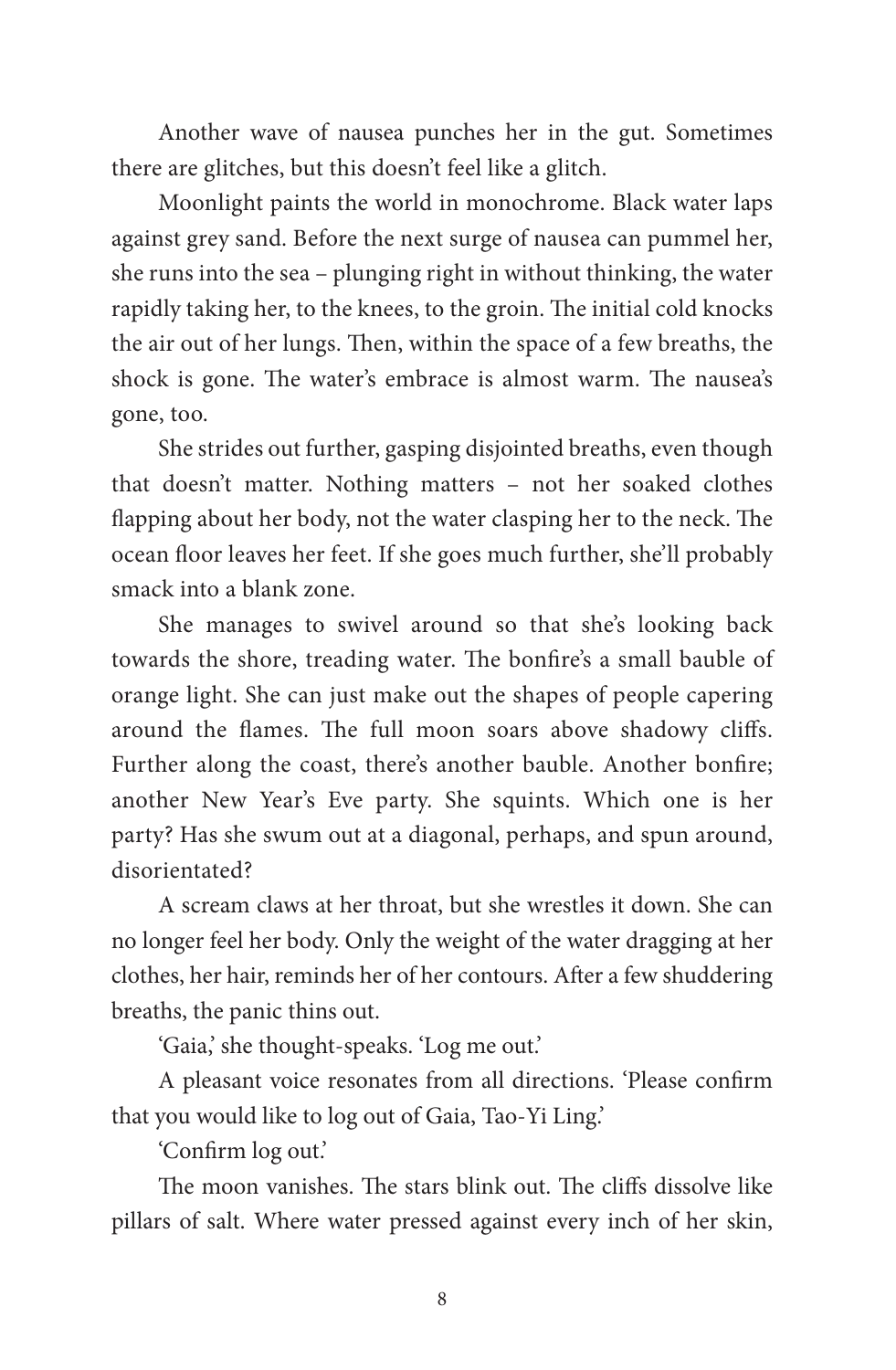there's suddenly nothing, not even a puff of air.

Just before she disappears too, Tao-Yi hears a glad shout from the beach, voices raised in harmony: 'Happy New Year!'

 $\sim$ 

Her bones thicken. She drops, punching through layers of sand and earth, through the foundations of Gaia. Static roars in her ears. The smell of burning metal floods her nose. Her skin itches all over.

Everything fades.

When her senses return, she's drowning in blue. Dulux Sea Note, selected with Navin from a wall of blues at an online lifestyle improvement service when they first moved in. Her eyes lock on a pink-sprinkled cartoon doughnut holding a banner: DONUT WORRY BE HAPPY. A sticker on the ceiling.

An anchor.

She's lying in a vat of goo, only her face and her toes poking above the surface. Although the Neugel is warm, she's cold to the core. Her rubbery shell has forgotten what movement is. A moment later, the pins and needles sear through every inch of her body. Moaning, she grips the edges of the Neupod and pulls herself into a sitting position.

The Neugel peels away from her skin, tiptoeing down her back, reshaping itself into something like water. Then, it sucks itself loudly down a hole in the bottom of the vat, taking with it a microscopic party of nutrients and excrement.

Soapy water gushes from the perimeter of the Neupod and washes over her, followed by a cascade of clear water and a long blast of heated air. Finally, two fluffy robotic arms unfold and wipe her body dry with tender strokes.

This is Tao-Yi's favourite moment of each day: the liminal space just after waking from Gaia, her mind returning to itself, her limbs coming back into being.